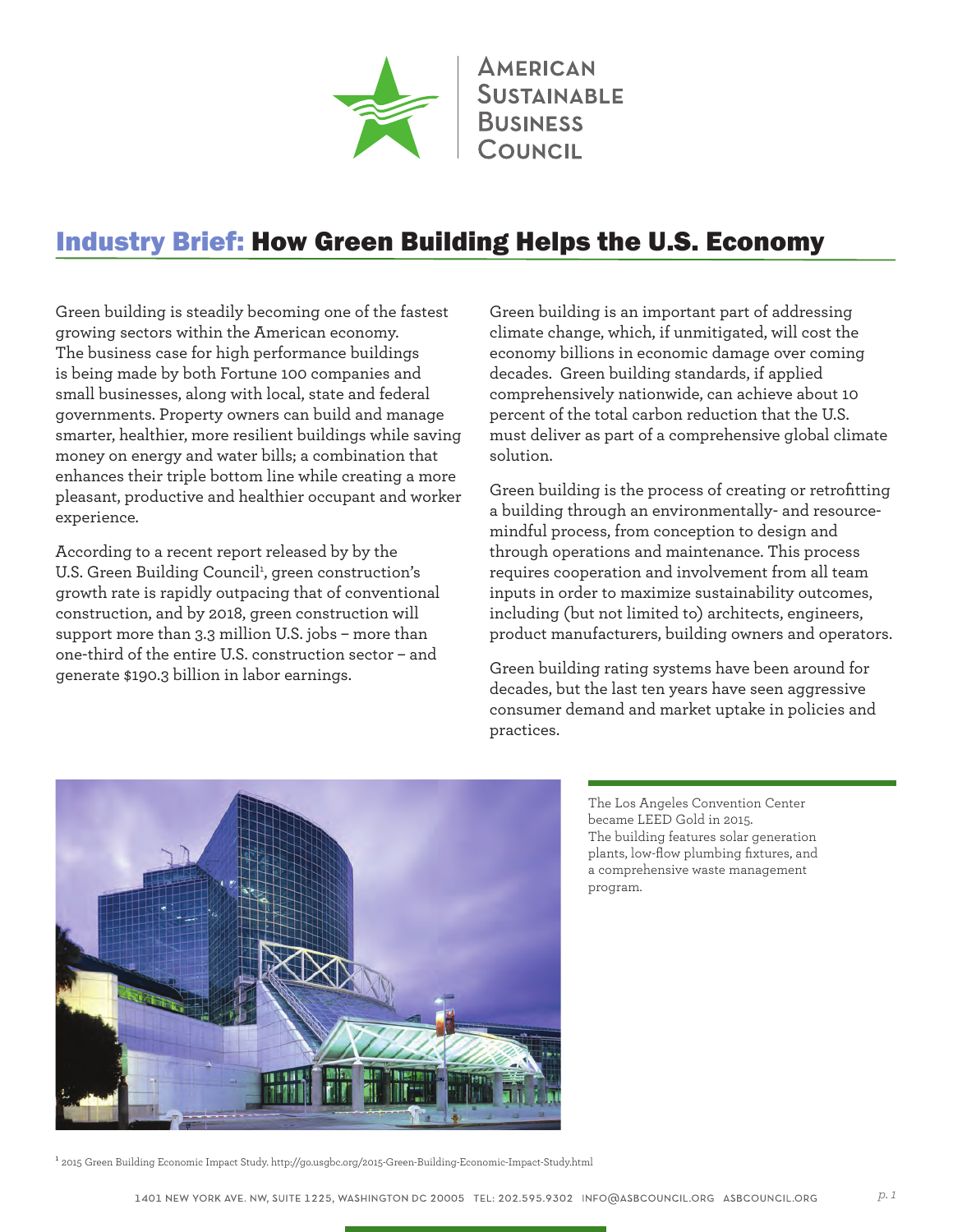## Certification Systems Set the Bar

Green building rating systems offer a prescriptive and third-party-verified path for achieving a successful, transparent and holistically-considered green building. While different rating systems have some basic variances, they all strive to ensure that buildings – major consumers of energy and water, and places where millions of people spend as much as 90 percent of their time – are as environmentally friendly and healthy as possible. Some prominent domestic systems are:



LEED (Leadership in Energy & Environmental Design)

is the most widely-used green building rating system in the world. LEED buildings are constructed or retrofitted to meet certain sustainability requirements; points toward

certification are awarded based on which green strategies were used. Qualified buildings earn enough credits to be certified Silver, Gold or Platinum (the highest level attainable) based on the number of points they earn within six component areas: Energy and Atmosphere, Water Efficiency, Sustainable Sites, Indoor Environmental Quality, Materials and Resources, and Innovation and Design.

LEED certification has become a market- and consumerdriven top priority for property owners, with the value of LEED-certified buildings increasing substantially. Today, more than 14.4 billion certified and registered square feet of space exists across 155 countries and territories – 1.85 million square feet of space is LEEDcertified every day. No one region has a monopoly on LEED; in 2015, states like Texas and Utah joined Illinois, California, and Virginia as top 10 states in terms of total LEED-certified sq. ft. per capita.<sup>2</sup>



# The ENERGY STAR program

was established by the U.S. Environmental Protection Agency (EPA) in 1992 and has become a well-established program whose mission is to "identify and promote energyefficient products and buildings

in order to reduce energy consumption, improve energy security, and reduce pollution through voluntary labeling of or other forms of communication about products and buildings that meet the highest energy efficiency standards." 3 ENERGY STAR has certified more than 1.5 million new homes, which are designed to use less energy, and are responsible for substantially less greenhouse gas emissions than their peers.

The Living Building Challenge is a third-party building certification system that defines a more advanced measure of sustainability in the built environment, ultimately seeking to create the most efficient buildings possible in order to rapidly diminish environmental impacts. The Living Building Challenge is recognized by the U.S. Green Building Council (USGBC) as an additional way to view environmental and social responsibilities as it pertains to the built environment. 4

### The Business Case for Green Building

Green jobs are good jobs. It is projected that by 2018, construction of green buildings will support more than 3.3 million U.S. jobs, more than one-third of the entire U.S. construction sector. Total combined state earnings related to LEED building construction projects alone are estimated to total \$8.4 billion by 2018. For Texas, as one example, this projects to almost 1.26 million jobs in the green building sector between 2015 and 2018. 5

To further the education of building industry workers with regards to sustainability, many accreditation programs help teach the specific ins and outs of green building and the green building rating systems that are standard in the field. For example, one can complete a training program to become a RESNET-Certified Home Energy Rater through the ENERGY STAR program. Also, USGBC offers a variety of accreditation programs that educate the industry on LEED and more. Currently, more than 200,000 professionals hold LEED accreditation.

<sup>&</sup>lt;sup>2</sup> McCadden, L. (2016) USGBC Releases the 2015 Top 10 States for LEED Green Building Per Capita in the U.S.

http://www.usgbc.org/articles/usgbc-releases-2015-top-10-states-leed-green-building-capita-us

<sup>3</sup> ENERGY STAR (2016). About Energy Star. http://www.energystar.gov/about

<sup>4</sup> Living Building Challenge (2016). http://living-future.org/lbc

<sup>5</sup> Shutters, C. (2015). New Study Finds Green Construction is Major U.S. Economic Driver. http://www.usgbc.org/articles/new-study-finds-green-construction-major-us-economic-driver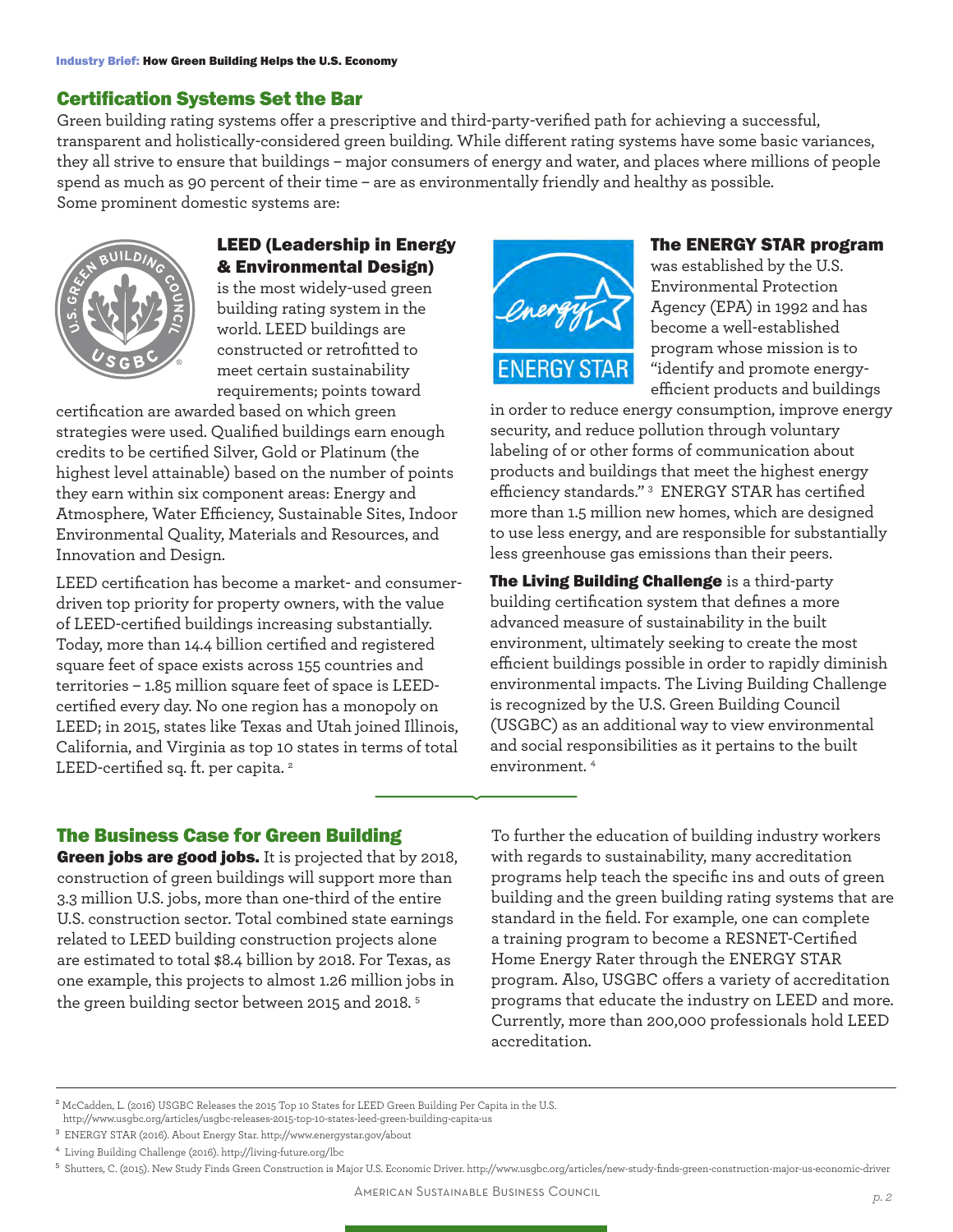#### Green buildings save money for businesses and

**homeowners.** According to the National Federation of Independent Business, energy costs are one of the top three business expenses for over a third of small businesses. 6 Combine that with water usage, and costs rise even further. Companies look to green building strategies to improve their bottom line. One study found that green building reduced operating costs by 13.6 percent for new construction projects and 8.5 percent for existing buildings – while at the same time, new construction projects saw building values increase by 10.9 percent and existing building projects saw an increase of 6.8 percent.  $^7$ 

LEED-certified buildings are estimated to provide as much as \$1.2 billion in energy savings, \$149.5 million in water savings, and \$715.3 million in maintenance savings by 2018, which goes back into the pockets of the American people. 8

Green buildings protect the economy from the cost of environmental degradation. Green buildings, and the sustainable way they are built, are critically important to our environment. Buildings account for 39 percent of CO2 emissions in the U.S., which contributes heavily to climate change worldwide. That, in turn, is causing more severe weather events, disrupted supply chains, health problems for Americans and thus higher health care spending. This helps explain why polling commissioned by the American Sustainable Business Council in 2014 found that most business owners are concerned about climate change, and felt it would negatively impact their business – and why nearly one in five said extreme weather events associated with climate change already had. Mitigating climate change is good business. 9



Graph created by ASBC with numbers sourced from the U.S. Green Building Council

http://www.usgbc.org/articles/business-case-green-building



Graph created by ASBC with numbers sourced from the U.S. Green Building Council

http://go.usgbc.org/2015-Green-Building-Economic-Impact-Study.html

<sup>7</sup>McGraw Hill Construction (2012). World Green Buildings Study.

<sup>9</sup>American Sustainable Business Council (2015). Polling of Small Business Owners. http://asbcouncil.org/poll-small-business-owners#Climate

<sup>6</sup>National Federation of Independent Business (2016) Energy. http://www.nfib.com/advocacy/energy

<sup>8</sup>2015 Green Building Economic Impact Study. http://go.usgbc.org/2015-Green-Building-Economic-Impact-Study.html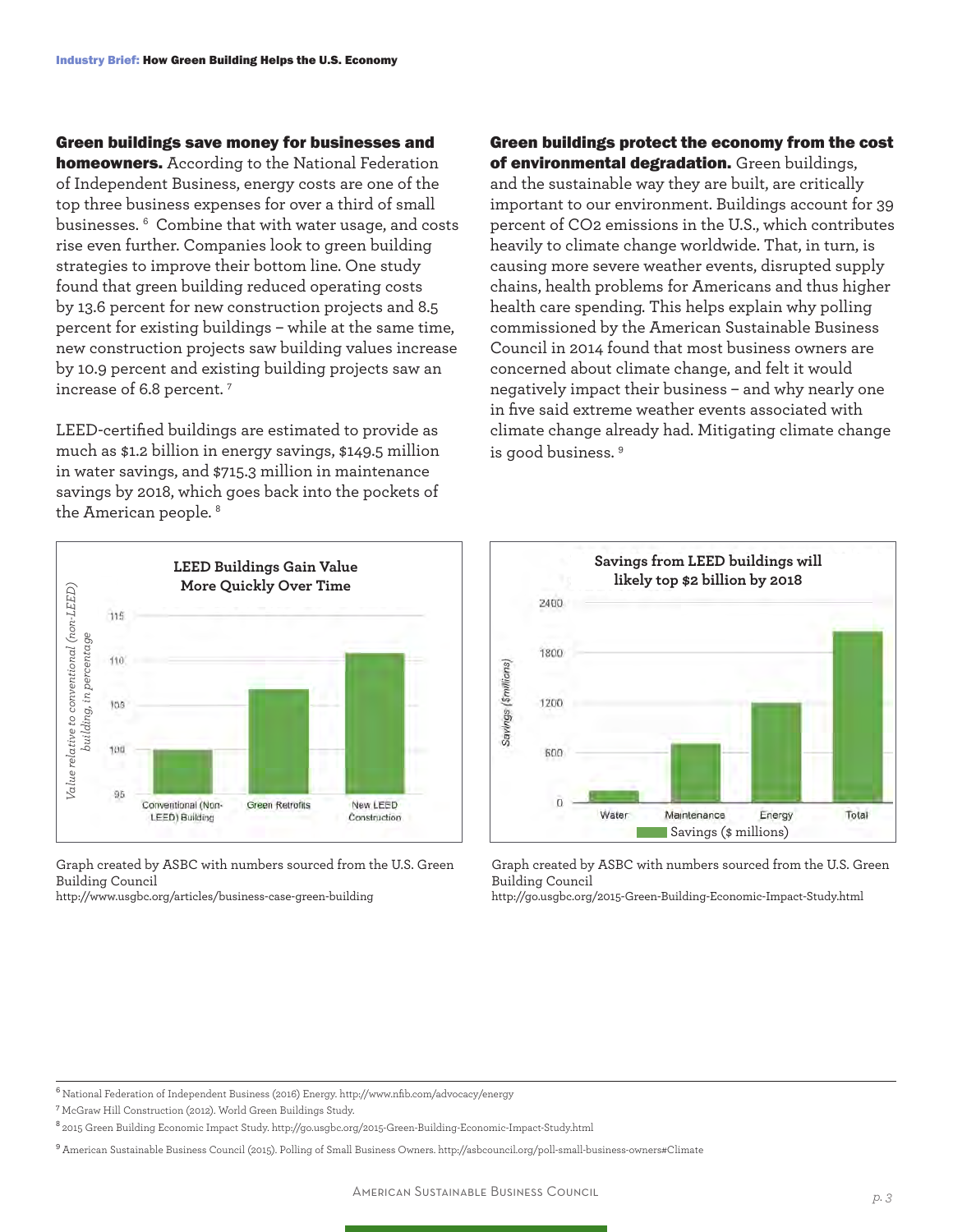Energy-efficient buildings can have a profound effect on the overall carbon footprint of the U.S. economy. This can protect the U.S. economy and U.S. jobs against damages from climate change. Building occupancy accounts for 41 percent of total U.S. energy usage – more than industry or transportation.

Carbon savings mount as old, inefficient buildings are replaced with new (or retrofitted) buildings, and the savings accumulate with each upgrade. LEED-certified buildings use roughly 25 percent less energy than non-LEED buildings.  $11$  Replacing or retrofitting buildings on a 40-year lifecycle means that about 2.5 percent of America's building stock is replaced or retrofitted every year. By 2025, this gradual change would reduce emissions by 146 million metric tons, nearly seven percent of the carbon reductions the U.S. committed to for that year. By ASBC calculations, if the U.S. required all new construction to be efficient at the minimum LEED-certified level, total carbon reduction would reach more than 500 million metric tons by 2050. This reduction alone would meet 10 percent of the total U.S. commitment to carbon reduction, as negotiated at the Paris COP21 international negotiations in December of 2015.<sup>10</sup>



Source: Center for Climate and Energy Solutions http://www.c2es.org/technology/overview/buildings

# Industry Spotlight – Bank of America

Bank of America (BofA) is one of the largest banks in the U.S. and has multinational banking and financial services operations. BofA has emerged as a leader in the green building world, taking action in unexpected ways to positively impact the environment.

BofA has made operational commitments to reduce its global environmental footprint, including reducing water and paper consumption by 20 percent, diverting 70 percent of waste from landfills, and reducing energy consumption by 20 percent. Additionally, the company has set a goal of greening 20 percent of its corporate real estate portfolio through LEED.

BofA continues to pursue its lending, investing and capital raising for its clients worldwide. The company recently increased its environmental business initiative from \$50 billion to \$125 billion in low-carbon business by 2025, which demonstrates a focus on sustainable technologies and addressing global issues.

BofA has partnered with USGBC to help fund the Affordable Green Neighborhoods Grant Program, an initiative that provides funding and education to affordable housing developers who are committed to building green through the use of the LEED for Neighborhood Development rating system. This leadership effort extends BofA's environmental impact even further, into our communities and homes.



*Bank of America Tower in NYC was the first skyscraper to be LEED Platinum-certified. The building uses combined heat and power to provide approximately 65 percent of building's annual electricity requirements.*

<sup>10</sup>Columbia University, What is the U.S. Commitment in Paris? http://blogs.ei.columbia.edu/2015/12/11/what-is-the-u-s-commitment-in-paris/

<sup>11</sup>USGBC. The Business Case for Green Building. http://www.usgbc.org/articles/business-case-green-building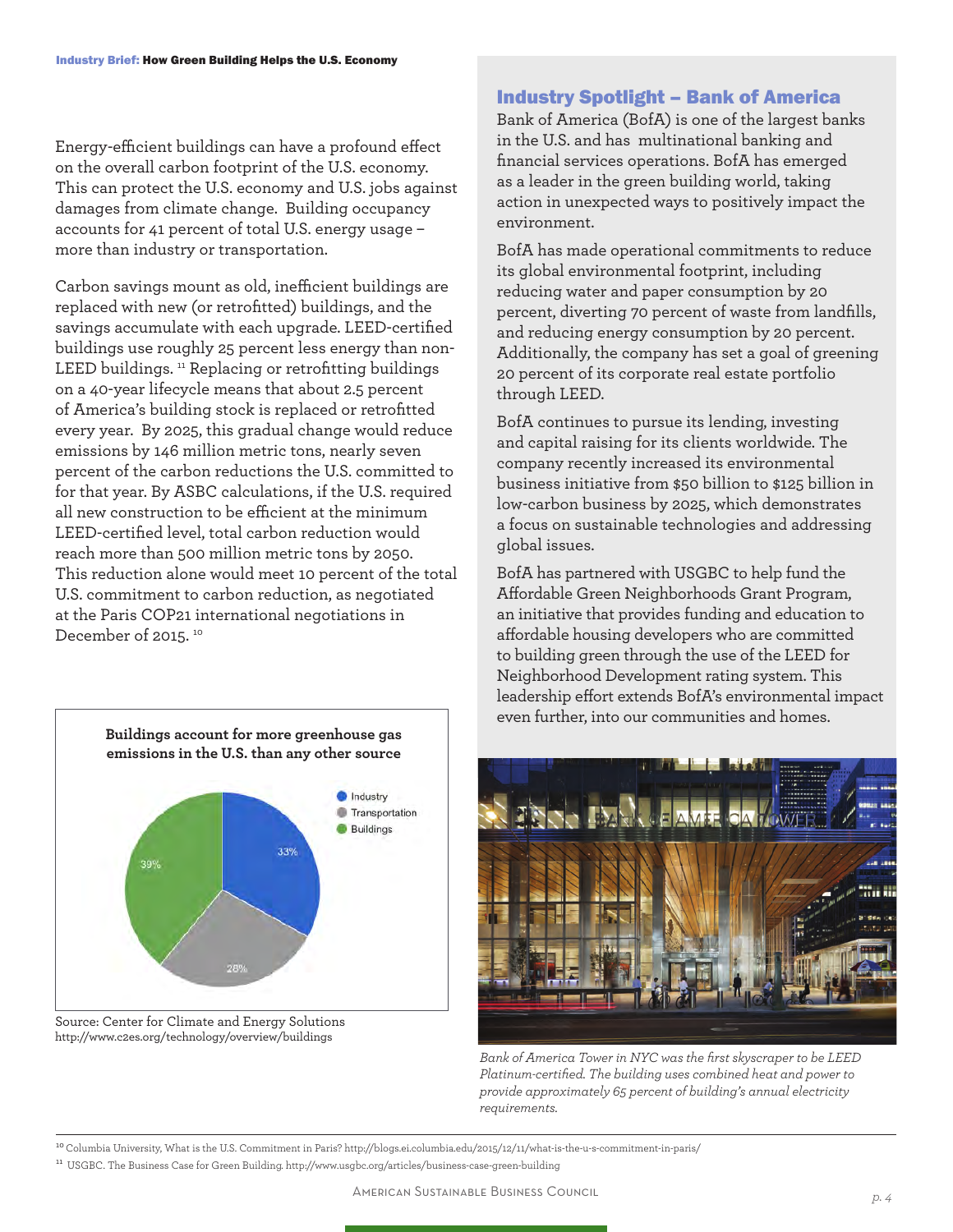# Industry Spotlight – Kohl's

Kohl's is a national retailer on a green building mission, and has set the bar high for green retail construction. Over 1,000 of their stores carry an ENERGY STAR certification. They practice green procurement, commit to using green power and water-efficient plumbing, and they have an established green cleaning program. Kohl's proudly shares its usage of the LEED rating system on their dedicated website, KohlsGreen. com, in the company's annual CSR report, and through door decals at the entrance to their LEEDcertified stores.

The company joined the U.S. Green Building Council (USGBC) in 2007 and has been an active part of the industry since. In 2008, the company began pursuing LEED certification for the new stores in their rapidly growing operation. Kohl's now has more than 465 LEED-certified properties covering more than 38 million square feet.

Beyond using LEED, Kohl's has taken their commitment a step further through their active membership with USGBC. Kohl's was one of the first companies to sign up with the LEED Volume Program, which helps scale up green building design and construction for companies who are building similar buildings very rapidly. They have also been very open and transparent with their building data, showing how their green buildings are performing across large parts of their portfolio. According to Kohl's LEED volume prototype, building energy consumption and costs are 26-36%



Green buildings contribute to occupant satisfaction and productivity. Another upside to green building and certification programs is occupant satisfaction. Recent scholarly studies have found that workers in LEED-certified buildings of the same institution were more productive and engaged in their work than coworkers in non-LEED buildings, and that LEED buildings correlated with better recruitment and retention rates.<sup>12</sup>

This is not an idle concern – according to one study by the Center for American Progress, the average cost of replacing an employee who earns less than \$50,000 a year can reach 20 percent of their annual salary. The cost of losing an executive can be many times worse – as much as a staggering 213 percent of their salary.<sup>13</sup>

#### Governments are saving money with green

**building.** Third-party green building certification for projects represents an easy way for local, state and federal governments to cut expenses while proving to citizens that they are responsible stewards of both taxpayer dollars and the environment.

Over 3,700 state and local government projects are currently pursuing LEED certification, with nearly 3,000 already certified. Much of this is due to legislation passed at both the federal and state levels that incentivizes or requires more energy-efficient building projects. Several state and local governments have passed legislation requiring LEED certification for new government-owned buildings or have otherwise incentivized LEED projects 14. For example, the District of Columbia adopted new construction codes in 2013 which require that all new buildings over 10,000 square feet, except for single-family homes, will have to meet new sustainability requirements, such as achieving LEED certification. At the federal level, there are more than 1,950 LEED-certified projects.

*The LEED Silver Kohl's store in Oro Valley sports an ENERGY STAR score over 90. The rooftop solar panels generate more than 600,000 kilowatts (kWh) of power, enough to offset 20 to 50 percent of the store's energy use.*

 $12$  Conlon, E. and Glavas, A. (2012). The Relationship Between Corporate Sustainability and Firm Financial Performance http://business.nd.edu/uploadedFiles/Conlon%20and%20Glavas%202012.pdf

<sup>13</sup> Boushey, H. and Glynn, S.J. (2012). There Are Significant Business Costs to Replacing Employees

- <sup>14</sup> Sigmon, J. (2013). States Open Doors for Green Building Growth: Another Top 10 List for 2012
	- http://www.usgbc.org/articles/states-open-doors-green-building-growth-another-top-10-list-2012 , slide 11 http://ftp.dot.state.tx.us/pub/txdot-info/energy/presentation\_031113.pdf

https://www.americanprogress.org/issues/labor/report/2012/11/16/44464/there-are-significant-business-costs-to-replacing-employees/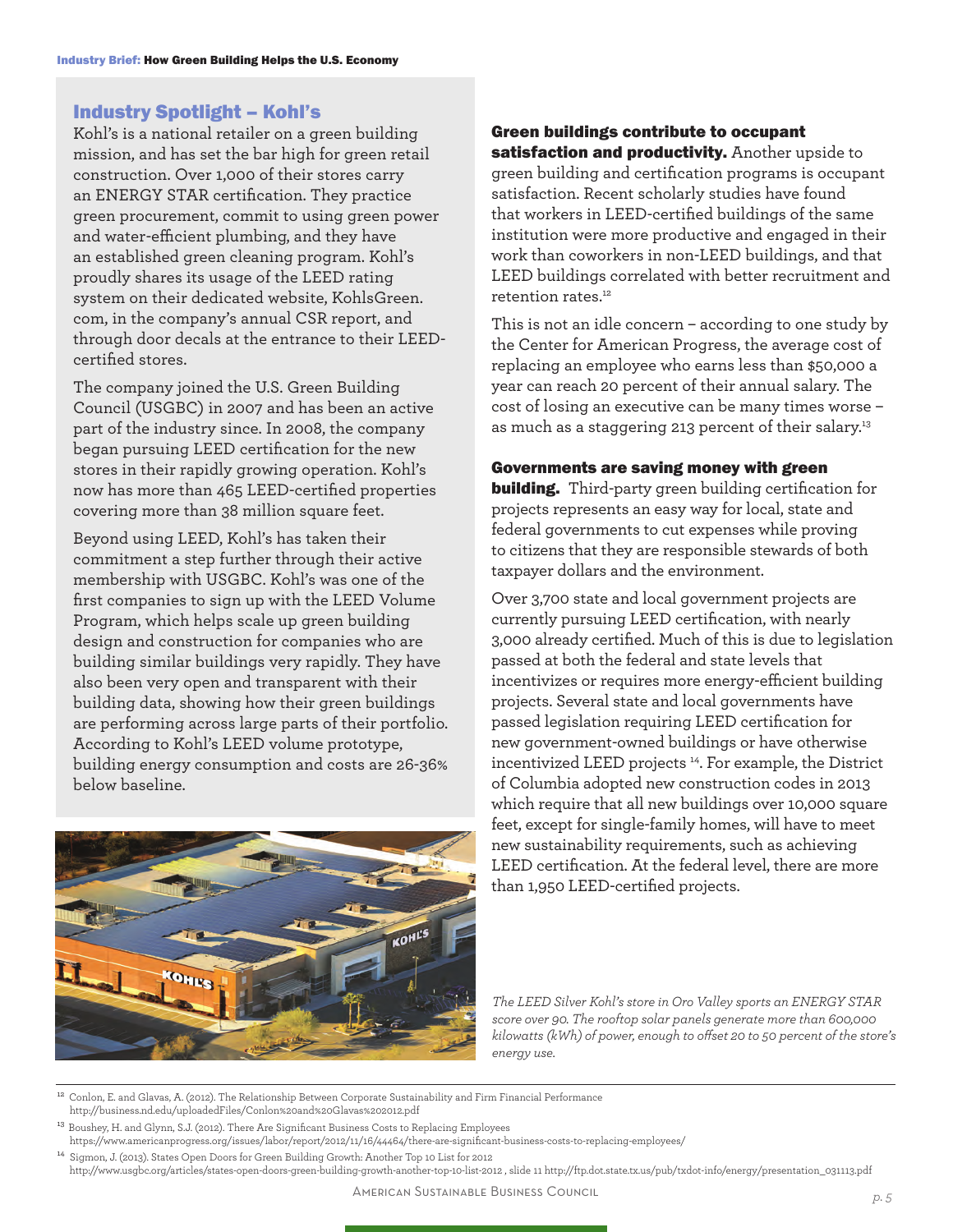# Why does the American Sustainable Business Council (ASBC) care about green building?

American Sustainable Business Council supports green building. We see it as a source of tremendous direct and indirect economic benefit to individual businesses and to the economy as a whole. First, green building contributes directly to reducing operating expenses. The money saved on energy and water bills can be applied to expanding operations, purchasing equipment, improving employee benefits, adding staff, and/or boosting profits.

In addition, green building helps avoid the cost of climate change – a cost that will ultimately challenge most businesses, directly and indirectly. As green

building reduces the need for carbon-based fuels, it lessens the need for mitigation such as hardening coastal infrastructure and developing alternative water supplies.

Finally, the drive towards safer chemicals and products is a key opportunity that supports the shift to healthier buildings. Advances in green chemistry and breakthroughs in the construction sector make safer buildings possible. Conversely, failing to build safer buildings will probably lead to higher health care spending, lost work hours, and lost productivity.

Overall, green building represents one of the best opportunities for businesses to save money and protect the environment at the same time.

# Policy Opportunities

What is needed now is for policymakers at all levels of government, from state capitals to our nation's capital, to fully support this movement and make it easier for consumers and businesses to take advantage of green building.

Government incentives provide a path that states and localities can take to support the green building economy. Several cities, like Berkeley, Cambridge and Milwaukee, are using financing mechanisms that allow homeowners to take advantage of energy-saving building projects at lower or no cost. Others, like San Francisco, Los Angeles, and Nashville have created structural incentives that provide density bonuses or expedited permitting. Still others offer more direct tax credits and abatements, or technical or marketing assistance. States from Alabama to California have passed laws of their own designed to boost green building growth by various means, including having energy efficiency and green building be considered in any public housing project, providing tax credits, and expanding requirements for buildings like schools.<sup>15</sup>

In addition to government policies that incentivize or require more energy-efficient building projects, or government-based financing mechanisms, ASBC supports proposals to boost funding for renewable energy and energy efficiency and backs efforts to reform the nation's chemical laws. These proposals include:

**Clean Energy Victory Bonds** are an investment vehicle that allows Americans to invest in one of the fastest growing sectors in the global economy, as well as a means to collectively provide a secure and sustainable energy future, create jobs, and regain our competitive advantage in clean energy technology. For as little as \$25, every American could invest in the energy sources that are needed to move our economy forward. More information is available at http://asbcouncil.org/actioncenter/campaigns/clean-energy-victory-bonds.

**Chemical Policy Reform** Companies are also concerned about toxic chemicals that can affect the health and well-being of employees. Addressing this issue requires meaningful reform of toxic chemicals laws, with the help of the Companies for Safer Chemicals Coalition, to keep harmful chemicals out of the marketplace and support healthier, safer alternatives that have less impact on the environment and human health. More information is available at http:// asbcouncil.org/action-center/campaigns/companiessafer-chemicals.

**State Power Plans** Even as the Clean Power Plan is being fought in the courts, several states are implementing energy policies to reduce carbon emissions and accelerate the transition toward renewables. The states are utilizing a range of potential policies from carbon tax, renewable energy and energy efficiency portfolio standards to advance green buildings.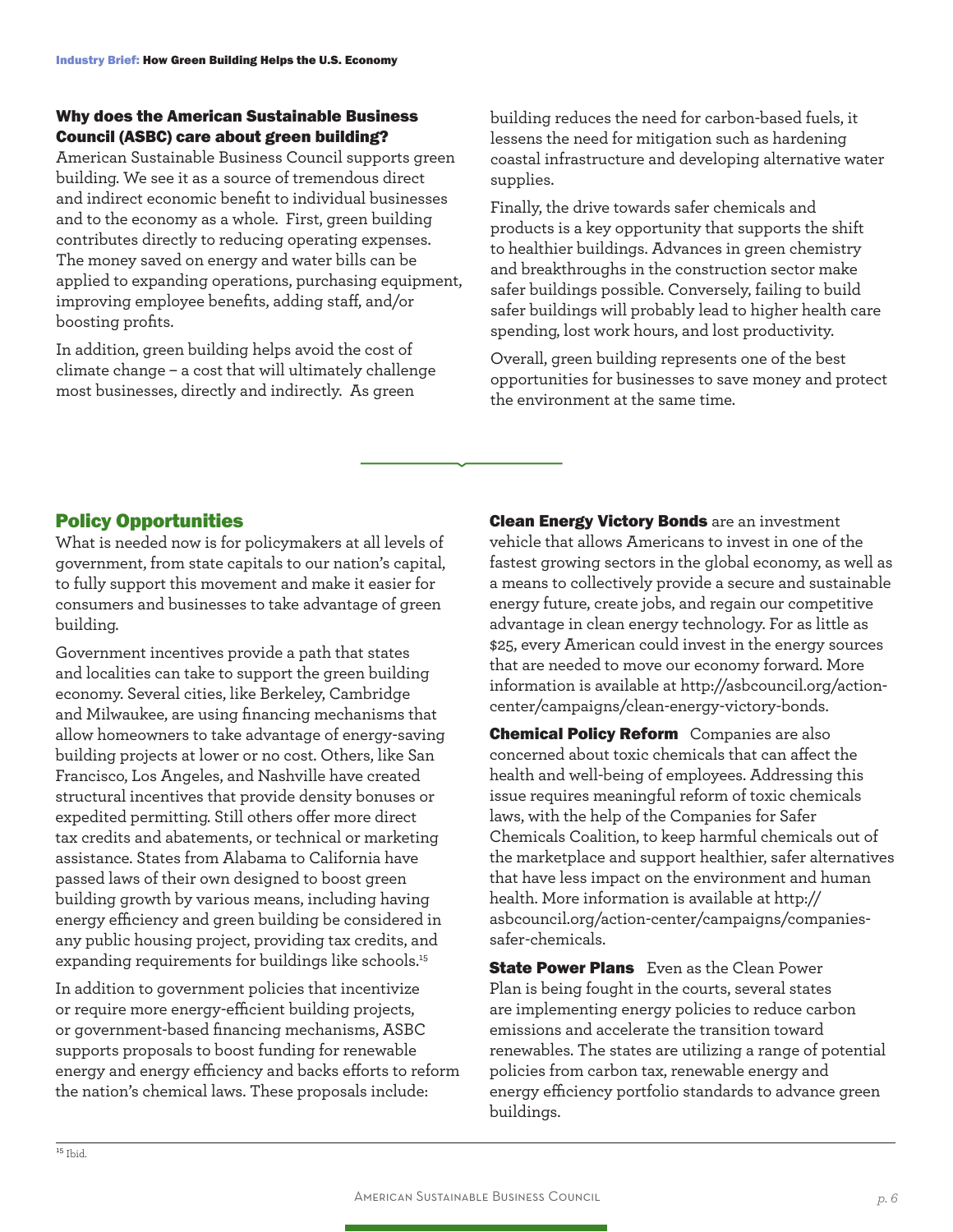#### Industry Spotlight – Earth Friendly Products



Earth Friendly Products manufactures household and commercial cleaning products. Each of its 150-plus products is made using plant-derived ingredients and environmentally friendly production processes, and is free of toxic chemicals like formaldehyde, petrochemicals, and 1,4-dioxane.

The family owned and operated company has grown considerably since its founding in 1967; the company distributes its green cleaning products throughout the U.S. and to over 60 countries.

Earth Friendly Products has been a carbon-neutral manufacturer since September 2013, saving over 53 million pounds of carbon dioxide annually. Earth Friendly Products was recognized by the EPA for implementing solar power in its facilities as well as for minimizing waste and embracing green building design. Earth Friendly Products is committed to utilizing LEED or equivalent certification criteria in its renovations and newbuilding construction.

Earth Friendly Products received the EPA's coveted Safer Choice Partner of the Year award for its innovations in safer chemistry and the U.S. Zero Waste Business Council's Zero Waste Platinum certification for successfully diverting over 95 percent of its waste from landfill, incineration and the environment.

# Industry Spotlights



**AECOM** is a global leader in providing fully integrated professional, technical and management support services for a broad range of markets. From transportation, energy and water systems, to enhancing environments and creating new buildings and communities, its vision is to make the world a better place. The firm's global staff — including architects, engineers, designers, planners, scientists and management and construction services professionals — serves clients in over 150 countries around the world. AECOM has been ranked as the #1 engineering design firm by revenue in Engineering News-Record magazine's annual industry rankings, and has been recognized by Fortune magazine as a World's Most Admired Company.

AECOM is heavily involved in the green building movement. It believes that sustainability demands whole-systems understanding and interdisciplinary collaboration across architecture, design planning, economics, building engineering, and program construction management. AECOM's specialized sustainability consultants lead project teams experienced in integrated planning and building processes, utilizing the most effective techniques and technologies.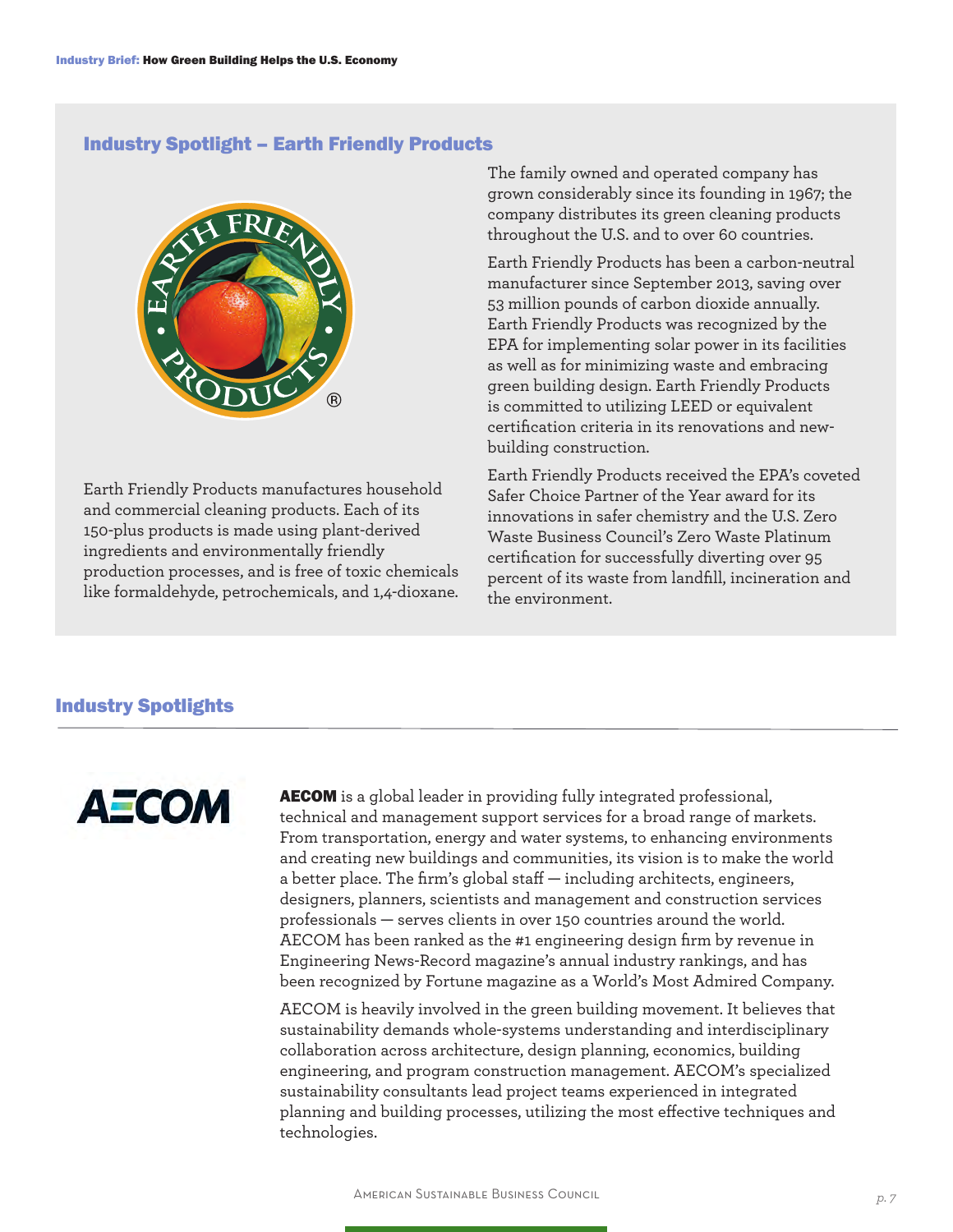# **Hines**

**Hines** is a large real estate firm with global reach, with a presence in 182 cities and 20 countries. With a portfolio of more than 1,125 properties, Hines understands its responsibility to the environment when developing and managing such a large global footprint.

Hines has made a commitment to the greening of its portfolio by using green building rating systems, which helps save its clients money and reduces their environmental impact. Hines uses a variety of these systems, notably LEED and ENERGY STAR, or internationally-headquartered systems like BREEAM or DGNB. The company is proud that more than 395 of the buildings in its portfolio are certified, and says their tenants are starting to demand green.

USGBC has honored Hines' founder, Gerald Hines, as a green leader in the real estate industry. At its annual Greenbuild International Conference and Expo in 2013, he was presented with the President's Award for the company's outstanding dedication to the green building movement. The company boasts more than 90 million square feet of LEED-certified space, proving it is establishing a sound legacy of sustainability, and is moving forward with an eye to the future.



New Belgium Brewing Company, makers of Fat Tire Amber Ale and a host of award-winning craft beers, is a 100 percent employee-owned brewery based in Fort Collins, Colorado. Since its founding in 1991, New Belgium has demonstrated its commitment to efficiency and sustainability, from the early days of foregoing profit sharing in order to expand wind power in its hometown of Fort Collins, to a present-day innovative Internal Energy Tax through which the company taxes itself on energy consumption in order to fund future efficiency and onsite generation projects.

New Belgium produces energy onsite through a 300kW solar photovoltaic array as well as methane-rich biogas collected at its onsite process water treatment plant. New Belgium also dedicates a great deal of resources to water efficiency and advocacy, capturing and reusing water in the packaging hall as they strive toward one of the lowest water use ratios in the industry, with a goal of 3.5 barrels of water for each barrel of beer produced. The company is currently constructing its second brewery on a brownfield urban site along the French Broad River in Asheville's River Arts District in North Carolina, and is pursuing LEED certification on all three buildings that will comprise its East Coast operation.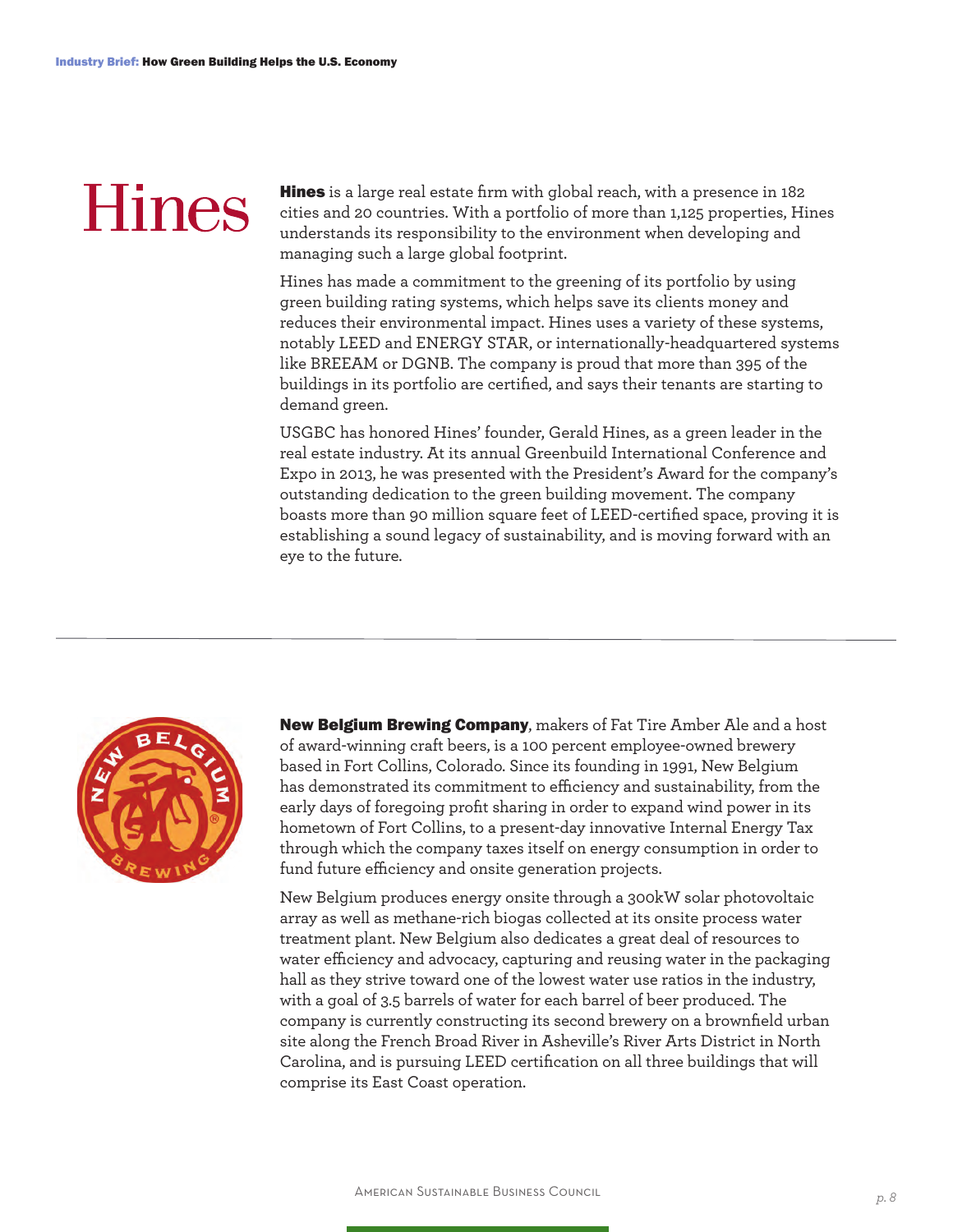

Nucor, a U.S. manufacturer, makes carbon- and alloy-steel products and claims to be America's largest recycler, as its products contain over 80 percent recycled steel. Last year alone, Nucor recycled more than 20 million tons of scrap steel.

These recycled products contribute to LEED credits and help buildings reduce their impact throughout their life cycle. Green has become a part of Nucor's business as green buildings continue to increase market share. Nucor has taken a public stand to defend the green building industry from regressive lobbying campaigns. In North Carolina in 2013, Nucor issued public statements and testified on behalf of green building when a bill threatened to ban the use of LEED for state projects, citing the importance of the program and its advancement of practices like waste management and recycling.

Beyond being a clear link in the green building input chain, Nucor has made a deep commitment to its 11,000+ employees to be an environmentally conscious company, citing the slogan "Nucor – It's our Nature." The company is invested in not only meeting, but exceeding, environmental regulations in its facilities. In 2013 Nucor approved approximately \$65 million dollars to enhance these initiatives. Nucor's emissions and energy consumption per ton of steel are much lower than in integrated steel mills, and it is seeking new ways to recycle water.



**Sloan Valve Company** is the world's leading manufacturer of commercial plumbing systems and has been in operation since 1906. The company is not only committed to green building, it credits its continued success to it. After the recession in 2008, new construction took a big hit, as did many manufacturers that produce building materials. However, Sloan led the charge to make water-efficient products, and as green building construction grew, the company profited and expanded. Water efficiency is more important than it ever has been, and Sloan's product designs will help mitigate this global issue.

As an established leader in the sustainability movement, Sloan not only makes products for green buildings, it is also working to make its own business practices more sustainable. 80% of the metal used in its flushometers is an alloy made of 99% recycled materials. Since 2007, Sloan has purchased more than 20,000 megawatt-hours of Renewable Energy Credits, which is the equivalent in carbon dioxide pollution to taking more than 2,400 cars off the road.

Sloan continues to advocate for environmental stewardship, and has plans to support the development of renewable energy technologies, and to continue greening its internal processes as it makes some of the world most water-efficient products.